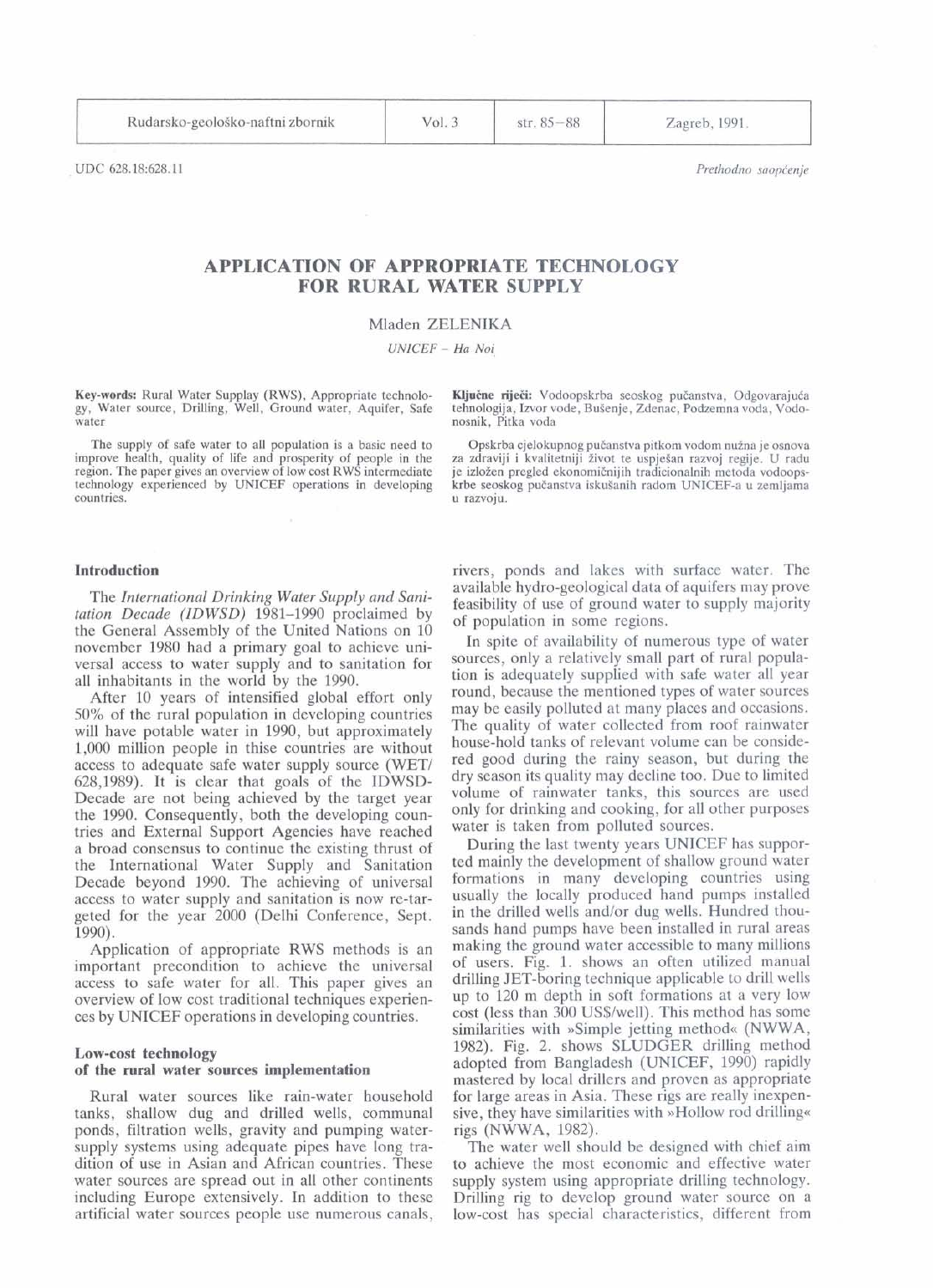



Fig. 2 Sludger drilling rig

Fig. 1 Jet drilling rig

Legend

 $a - Bolt 1 \oslash MS$ ; b - Bail 1  $\oslash MS$ ; c - Tripod 3"  $\oslash$ ; d - Pulley (Crown block); e - Pulley (Travelling block); f - 1  $\emptyset$  Manila rope; g - Swivel Assembly; h - Delivery  $-1 \n\times$  Manila rope; g – Swivel Assembly; h – Delivery hose 1.5"  $\emptyset$ ; i – Centrifugal pump assembly; j – Suction hose with foot valve at the suction end; k – Wooden hose with foot valve at the suction end;  $k - W$ ooden guide 2.5 m  $\times$  0.4 m for drill pipe; 1 - Drill pipe MS guide 2.5 m  $\times$  0.4 m for drill pipe; 1 – Drill pipe MS<br>1.5"  $\varnothing$ ; m – Chain tong to rotate drill pipe; n – Sunction pit; o - How line; p - Settling pits; **q** - Ladder; r - Cross members

drilling equipment other applications. Rigs for exploration of coal and mineral resources are often available in many regions, for site investigation in the civil engineering works too. Core drilling is the most reliable method to get undisturbed sample of formation for relevant analyses in these applications, but these rigs are not drill-rig of choice to drill water wells  $(Z \cdot \text{le n} \cdot \text{ik a}, 1989)$ . Water well should have larger diameter (200 **mm** at least) to accommodate adequate motor driven pump, opposite to slim-hole which is the most convenient to provide smooth running and maximum ability to produce core.

Main technical characteristics of a rotary drilling rig may be summarized in: speed of rotation, thrust on the drilling bit, torque-capacity, mud pump capacity, winching capacity and transport arrangement with/without air compressor. Designer of drilling rigs for water wells should provide technical solutions to assure economical development and use of ground water.

Beside manually and mechanically drilled wells, rehabilitated and new dug wells equipped with pumps, UNICEF is supporting capacity building of local Project counterpart in design, implementation and maintenance of low-cost gravity and pumping piping flow systems (Fig. 3), slow sand filters, iron removal plants, rain water harvesting (Fig. 4), etc.

In the meantime some other kinds of water sources may be developed and proved as more appropriate for rural water supply in some areas, than the above mentioned techniques.

## **Criteria to select an adequate water source for rural population**

First priority in the RWS of each country is to define Level-I of access to safe water and support it technically and financially. Level-I for the Vietnamese circumstances is specified by maximum distance of 500 meters from dwelling-place to the source of safe water. which is shared among 60 to 80 families. Such a water source should assure at least 40 lit/day/ capita of safe water. The water-supply of Level-I will be achieved for all population of Vietnam at least 1995.

Dug wells have limited depth, tube-wells drilled by manual methods have more limited depth and diameter comparing with wells drilled by appropriate mechanical drilling rig (Rotary drilling with the reverse circulation of fluid for soft alluvial formations and Down the hole hammer drilling method for hard formations). Safe yield, water-quality and price of the ground water source could constrain to its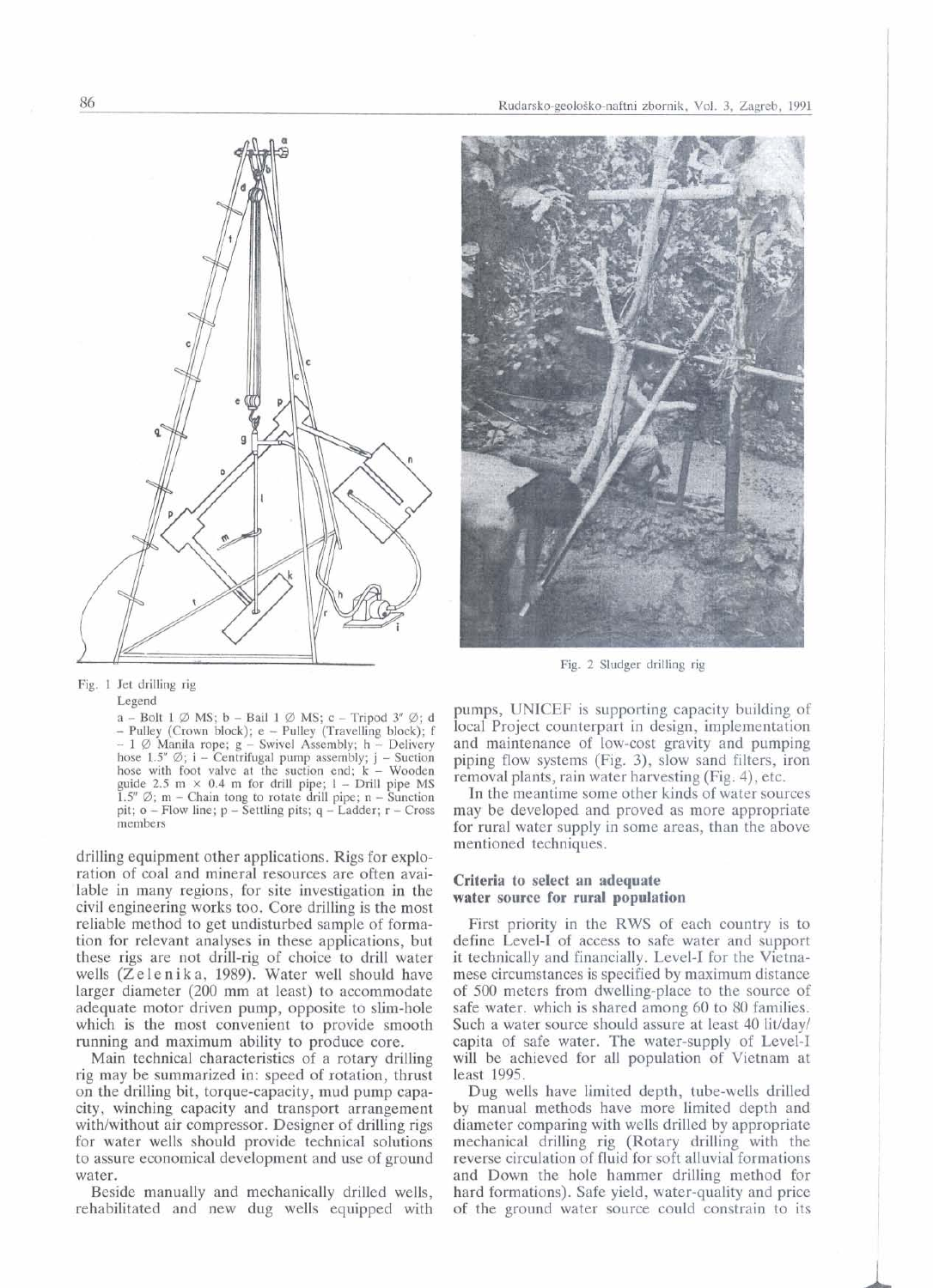



Fig. 4 Rain water harvesting

wider use and be a good reason for an easy elimi-.nation of wells from the list of appropriate techniques for water supply in some areas. Many populated areas may have more than one possibility to get safe water. The choice among manual and mechanical drilling techniaue to construct tube-well: among dug well, pumping-, gravity- flow system, slow sand filter, rain water harvesting (dam, subsurface dam, water tank etc), and additional possible technique may not be an easy one.

With the above definition of the adequate water sources and possible choises, the most relevant criteria to select the appropriate RWS technique should be its TOTAL COST (US\$/capita) of design and implementation cost having in mind (in calculation) Fig. 3 Bamboo gravity flow system technical and financial feasibility and low cost of maintenance. The decision should be made after detailed analyses of the capital costs and running costs for each applicable technique in order to select the most appropriate one for each district, comune, village or hamlet (Table 1). Figures in Table 1. should be estimated and analyzed after field survey of available water sources, theirs distributions, qualities and quantities in all seasons, sometimes even additional hydro-geological investigations, drillings and pumping tests may be required too.

To assure a reliable quality of this analyses a computerized mathematical model based on opera-**I and pumping tests may be required too.**<br> **I Co** assure a reliable quality of this analyses a computerized mathematical model based on operational research – linear programming (Zelenika, 1986) may be useful. To enable tional research - linear programming  $(Z \cdot \text{else} n \cdot \text{ik} a,$ 1986) mav be useful. To enable utilization of this designs of each applicable water source and its cost in defferent hydrogeological and environmental field circumctances should be determined.

## **Conclusion**

The supply of safe water to all population is a basic need to improve health, quality of life and prosperity of people in a region. This opinion is globally accepted by inaugurating the goals of International Water Supply and Sanitation Decade beyond 1990 (New Delhi, Sept. 1990). In order to provide access to safe water to all, there must be adopted a strategy based on correctly surveyed data, analyses of relevant parameters and decisions made

Table 1 Summary of application of appropriate technology in water regions - drainage basins

| Commune<br>Village (all)  |                                                                | Rural<br>population<br>(000) | (J) |                                  | appropriate technology WS |  |                                         |  | Rural population (000) covered by<br>(D) (GF) (P) (RC) (SS) (MD) $(.)$ |  | Remarks |
|---------------------------|----------------------------------------------------------------|------------------------------|-----|----------------------------------|---------------------------|--|-----------------------------------------|--|------------------------------------------------------------------------|--|---------|
| in region                 | Total population                                               |                              |     |                                  |                           |  |                                         |  |                                                                        |  |         |
| Percent                   |                                                                |                              |     |                                  |                           |  |                                         |  |                                                                        |  |         |
|                           | Water sources<br>requirement                                   |                              |     |                                  |                           |  |                                         |  |                                                                        |  |         |
|                           | Cost of water<br>source (US\$)                                 |                              |     |                                  |                           |  |                                         |  |                                                                        |  |         |
| (USS)                     | Total investment                                               |                              |     |                                  |                           |  |                                         |  |                                                                        |  |         |
| (J)<br>(D)<br>(GF)<br>(P) | manual drilling<br>dug wells<br>gravity flow<br>pumping system |                              |     | (RC)<br>(SS)<br>(MD)<br>$\cdots$ | rain catch rez.           |  | slow sand filter<br>mechanical drilling |  |                                                                        |  |         |